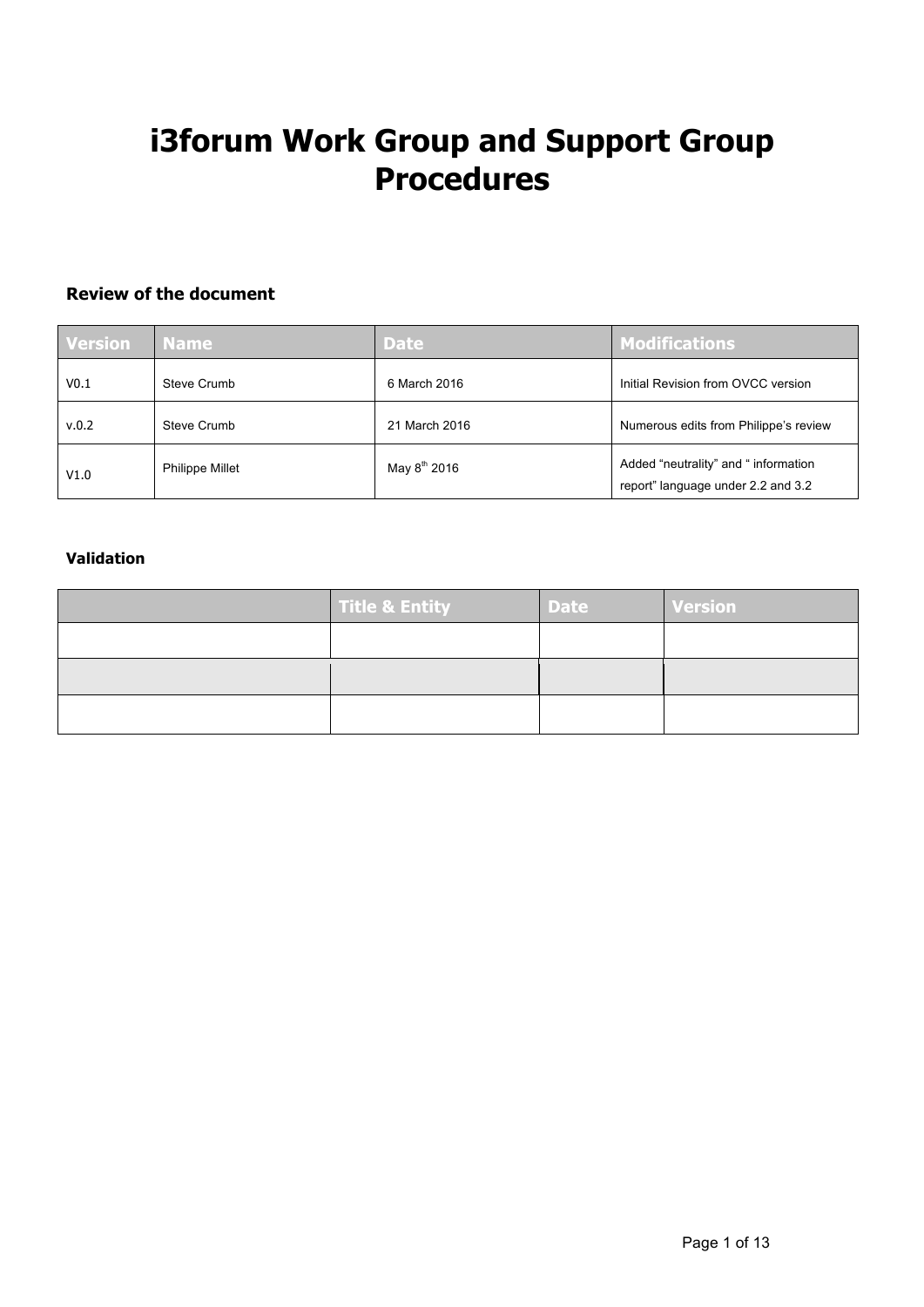## **Table of Contents**

| 1                                  |       | <b>ABSTRACT</b>                                                      | 3                       |
|------------------------------------|-------|----------------------------------------------------------------------|-------------------------|
| 2                                  |       | <b>I3FORUM WORK GROUPS</b>                                           | 3                       |
|                                    | 2.1   | <b>SCOPE</b>                                                         | 3                       |
|                                    | 2.2   | <b>RESPONSIBILITIES</b>                                              | 3                       |
|                                    | 2.3   | <b>MEMBERSHIP</b>                                                    | 4                       |
|                                    | 2.4   | <b>CHAIR AND OTHER POSITIONS</b>                                     | $\overline{\mathbf{4}}$ |
|                                    | 2.5   | <b>VOTING</b>                                                        | 4                       |
|                                    | 2.6   | <b>RAISING DECISIONS</b>                                             | $\overline{\mathbf{4}}$ |
|                                    | 2.7   | <b>MAILING LISTS</b>                                                 | 4                       |
|                                    | 2.8   | <b>MEETINGS</b>                                                      | 5                       |
|                                    | 2.9   | <b>WORK GROUP PROCEDURES</b>                                         | 5                       |
|                                    | 2.9.1 | <b>Work Group Formation</b>                                          | 5                       |
|                                    | 2.9.2 | <b>Work Group Process</b>                                            | 6                       |
|                                    | 2.9.3 | <b>Voting Member Review of Draft Specifications</b>                  | 6                       |
|                                    | 2.9.4 | <b>Board Approval of Draft Specification</b>                         | 7                       |
|                                    | 2.9.5 | Board Approval of Draft Deliverables other than Draft Specifications | 8                       |
|                                    | 2.9.6 | Work Group - Scope Modification or Renewal                           | 8                       |
|                                    | 2.9.7 | Dissolving an Existing Work Group                                    | 8                       |
| 3<br><b>I3FORUM SUPPORT GROUPS</b> |       |                                                                      |                         |
|                                    | 3.1   | <b>SCOPE</b>                                                         | 9                       |
|                                    | 3.2   | <b>RESPONSIBILITIES</b>                                              | 9                       |
|                                    | 3.3   | <b>MEMBERSHIP</b>                                                    | 9                       |
|                                    | 3.4   | <b>CHAIR AND OTHER POSITIONS</b>                                     | 10                      |
|                                    | 3.5   | <b>VOTING</b>                                                        | 10                      |
|                                    | 3.6   | <b>RAISING DECISIONS</b>                                             | 10                      |
|                                    | 3.7   | <b>MAILING LISTS</b>                                                 | 10                      |
|                                    | 3.8   | <b>MEETINGS</b>                                                      | 11                      |
|                                    | 3.9   | <b>SUPPORT GROUP PROCEDURES</b>                                      | 11                      |
|                                    | 3.9.1 | <b>Support Group Formation</b>                                       | 11                      |
|                                    | 3.9.2 | <b>Support Group Process</b>                                         | 12                      |
|                                    | 3.9.3 | <b>Board Approval of Draft Deliverables</b>                          | 12                      |
|                                    | 3.9.4 | Support Group - Scope Modification or Renewal                        | 12                      |
|                                    | 3.9.5 | Dissolving an Existing Support Group                                 | 13                      |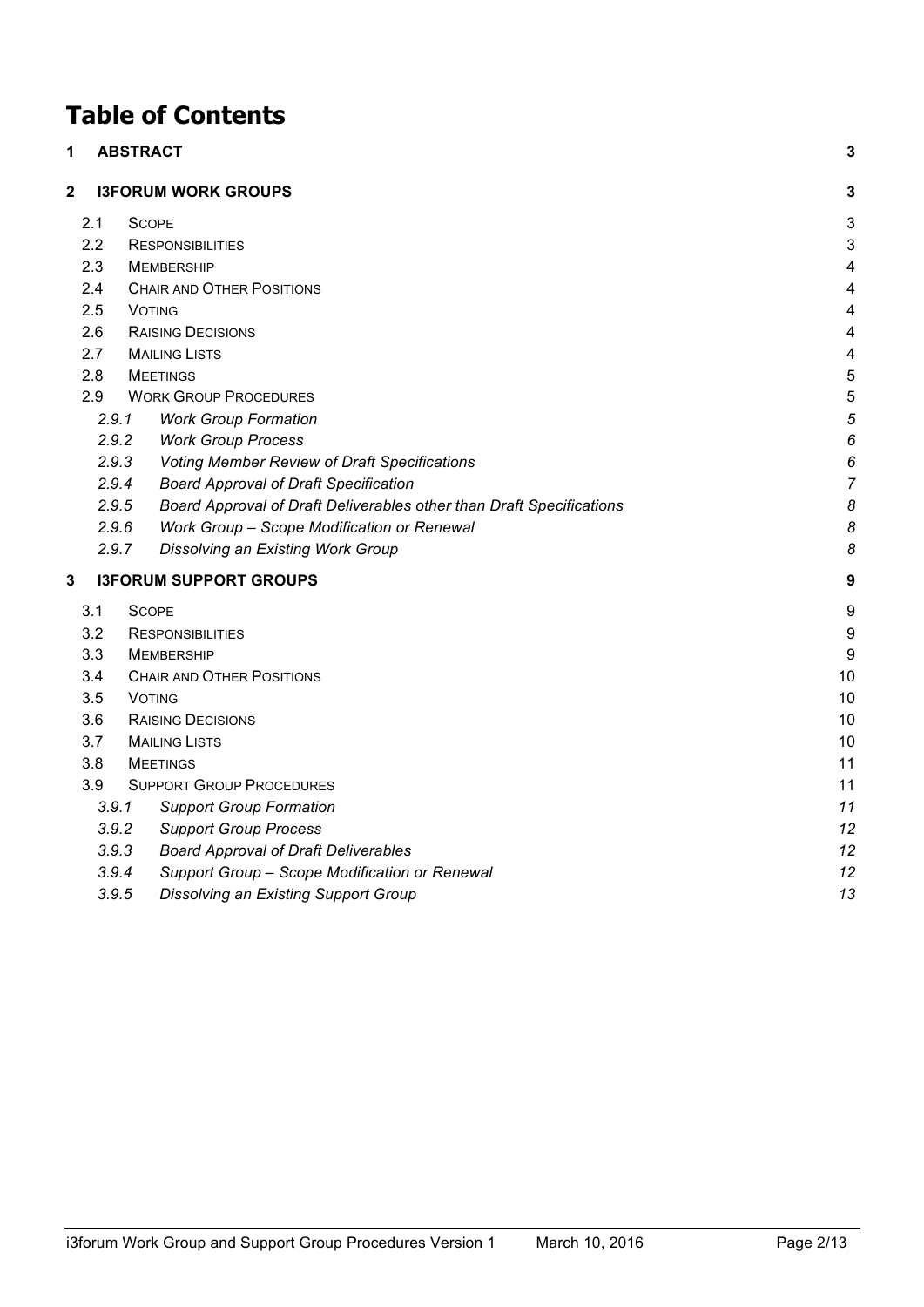## **1 Abstract**

This document describes the structure and procedures of the i3forum Work Groups and Support Groups. If any item below is in conflict with the Bylaws of International IP Interconnection Forum (i3forum), the Bylaws will supersede this document on the conflicting point.

## **2 i3forum Work Groups**

## **2.1 Scope**

Work Groups are responsible for a set of work defined by their particular Work Group charter approved by the Board. The Work Group charters set and limit the scope of the Work Groups. Work Group charters should set an expectation of how long the Work Group lives (permanent or specific accomplishment) and whether it plans to spawn additional work groups in the future. Generally, Work Groups are launched to manage a well-defined piece of the overall agenda of the forum for an on-going period of time. Short-term projects or other activities with a shorter duration would not require a Work Group, but could be performed as a team within an existing group or within a Support Group (SG).

## **2.2 Responsibilities**

Each Work Group has the following responsibilities:

- It creates the initial Work Group Charter, secures its approval by the Board, and keeps it updated at least on a yearly basis
- It responds to requests from the Board of Directors
- It makes requests to the Board of Directors, for instance
	- o Raising important decisions (e.g. release of a new Deliverable)
	- o Requesting a change of scope for the Work Group
	- o Requesting a change in schedule or deliverables from the Work Group
	- o Raising major risks and other issues.
- It makes regular status reports to the Board of Directors
- It delivers its accepted meeting minutes to the membership
- It is also responsible for defining, scheduling and completing deliverables necessary to accomplish its charter.

In general each Work Group will define and schedule its deliverables, and these plans are to be approved or rejected with feedback from the Board of Directors. Within its assigned charter, a group has the freedom to launch projects or short-term teams to tackle specific issues and to explore a particular need. These projects or teams are expected to be short-term in nature, with specific milestones and deliverables. The outcome of a project or team is for discussion and approval within the work group. Generally, rules that apply to the group for participation, decision making, and so forth also apply also within the project or team.

In all their undertakings, and as much as possible and relevant, all Work Groups shall ensure vendor & carrier neutrality. Specific vendor or carrier solution/service shall not be promoted or given unfair advantages. The Chairperson has a specific role to play in ensuring this.

In order to keep the membership (and the general public as deemed relevant by the Board) informed of Work Groups' activity, progress, topics being discussed etc…, the Chairperson of each Work Group (or any other participant duly mandated by the Work Group shall proactively provide such information on a regular, and shall respond to requests for such information made by the Board (or any duly mandated person)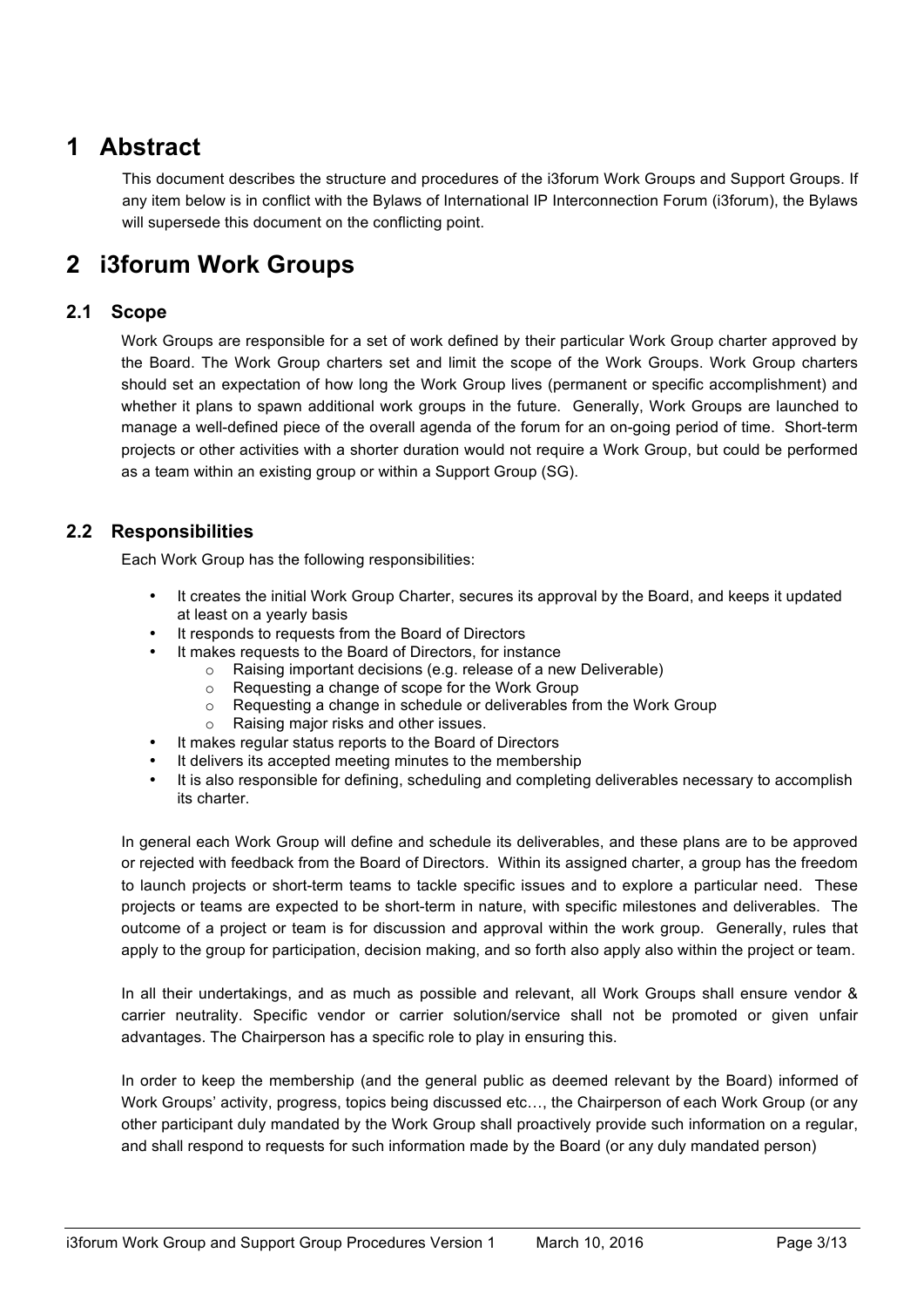## **2.3 Membership**

Unless otherwise specified by the Board of Directors, i3forum Full, Observer and Partner Members may join the Work Groups by registering with the Work Group Chair. Registered Members may attend the Work Group meetings, contribute to works in progress and subscribe to the Work Group mailing list. Only Full Members may vote on Work Group decisions. In keeping with the spirit of openness and collaboration, voting will only be used to approve final deliverables or in situation where a consensus cannot be reached. If the member company lapses in its membership to the i3forum, then that company will be removed from the roster of all Work Groups for which it has registered.

## **2.4 Chair and Other Positions**

When a Work Group is formed, the Board of Directors shall appoint the Chair or Co-Chairs, optionally a Vice Chair, and, optionally, a Secretary. Each officer will hold a one year term. At the end of the first term, or when the Chair (or Co-Chair) resigns, the Full Members participating in the WG will vote to confirm the incumbent Chair (or Co-Chair or other officers) or elect a new Chair (or Co-Chair and other officers). The Board of Directors will confirm the Chair (or Co-Chair other officers) for the next term, or call for new elections. If no candidate can be elected by the WG or confirmed by the Board, the Board will appoint a Chair.

The Vice Chair is responsible for performing Chair duties in the absence of the Chair. The Secretary is responsible for recording the minutes of all meetings. It is acceptable for the Chair or Vice Chair to also act as the Secretary. Attendance at all meetings shall be kept in the minutes.

In order to allow the Work Groups to meet and work in parallel, it is preferred that no individual will chair more than one Work Group.

The i3forum may create a new role that must be provided by one or all Work Groups. At that time the Board of Directors will specify the process for filling that role.

## **2.5 Voting**

The Work Groups follow the same basic voting rules as defined for the Board in the i3forum Bylaws, Sections 4.10, 4.11 and 4.20. Full Members registered with a given Work Group may cast a single vote within the Work Group, regardless of the number of representatives of the Full Member participate in the Work Group.

A consensus model of decision making is preferred, and is the normal mode of operation of the Work Groups, though any decision cannot be reached, even by consensus, in the absence of a Quorum. Voting is used only when needed to break deadlocks or to approve draft deliverables for Board approval.

## **2.6 Raising Decisions**

All major decisions, policy questions and issues that go beyond the scope of the Work Group will be raised to the Board of Directors.

## **2.7 Mailing Lists**

Work Groups may do business on-line using their mailing lists and forum provided collaboration tools. Each Work Group will also have a mailing list. i3forum member companies with participation rights in respective Work Groups may join the Work Group mailing lists for those Work Groups in which it is registered.

In the case that company membership in a Work Group changes, the company representative is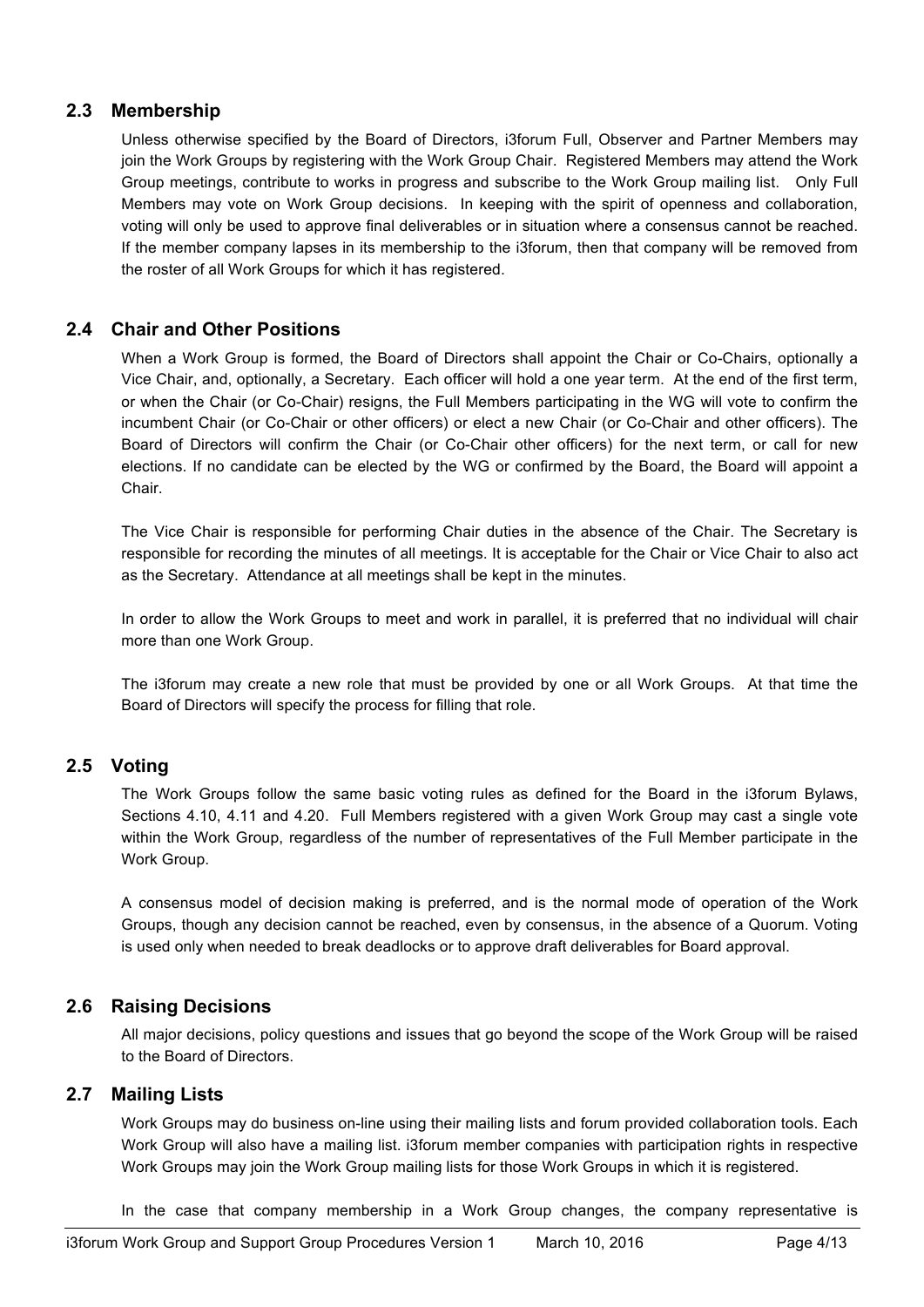responsible to contact the Chair and ensure that changes in the mailing list or group roster are made.

## **2.8 Meetings**

i3forum member companies with participation rights in Work Groups and who have registered to participate in a Work Group may attend the Work Group meetings. Notices for meetings of a Work Group shall be sent not less than six (six) days prior to the scheduled date of the meeting.

Work Groups may call phone and videoconference meetings at the discretion of the Chair.

For physical Work Group meetings, whenever possible and practical, a host company will be chosen from those who volunteer. Normally, each company with Work Group membership will rotate hosting responsibilities; however, any i3forum member company participating in the Work Group may volunteer to host. The host will be responsible for organizing meeting facilities, providing wireless internet, and arranging for such equipment as videoconferencing equipment, conference phones, projectors, white boards and extension cords for laptop computers. The host will also send invitations, hotel information and directions to the Work Group mailing lists associated with the meeting. The host will also organize lunch, snacks and beverages. The host will determine whether costs can be covered by the host or whether a fee should be charged. In no cases should a host attempt to make a profit on the event.

Work Groups will also meet at forum sponsored All Member Meetings. Expenses for meeting space, rented equipment, lunch, snacks and beverages associated with Work Group meetings will be paid by i3forum, upon approval by the Board of Directors. An attendance fee may be charged by i3forum to cover these costs. The amount of the attendance fee shall be set by the Board of Directors for each meeting. i3forum is not responsible for any transportation or lodging costs associated with the meetings.

When possible, physical Work Group meetings will be held during the same week and location of the All Member Meetings. In such a case a plenary meeting will start the sessions. The Work Groups will then have their individual meetings. Whenever possible, Work Groups should report progress to the Board during the member meeting. Ideally, Board meetings will be held soon after at the same location, at which status reports are given, and decisions are raised.

Physical Work Group meetings will typically be held during the same week as i3forum member meetings. In such a case the scheduling of meetings may vary from the above paragraph in order to coordinate with other meetings planned by the Board.

## **2.9 Work Group Procedures**

#### **2.9.1 Work Group Formation**

One or more Full or Observer members may submit a concept proposal to the Board of Directors to form a Work Group, or the Board of Directors may determine (for instance as a result of membership or industry surveys) to form a Work Group and draft the corresponding concept proposal.

A concept proposal should be a brief presentation or document that describes the purpose of the proposed Work Group and why members and the industry would benefit from the initiative. It should also outline the minimum requirements in terms of number of participants, their desired availability, expertise and skills, leadership, support and resources and generally any factor seen as contributing to the success of the proposal. Upon receiving and approving such a concept proposal, the Board shall submit it to the membership, and request that they confirm if they are willing to participate and support the initiative, and how they pledge to contribute (e.g. chairmanship, expertise, editorial support, logistics etc.).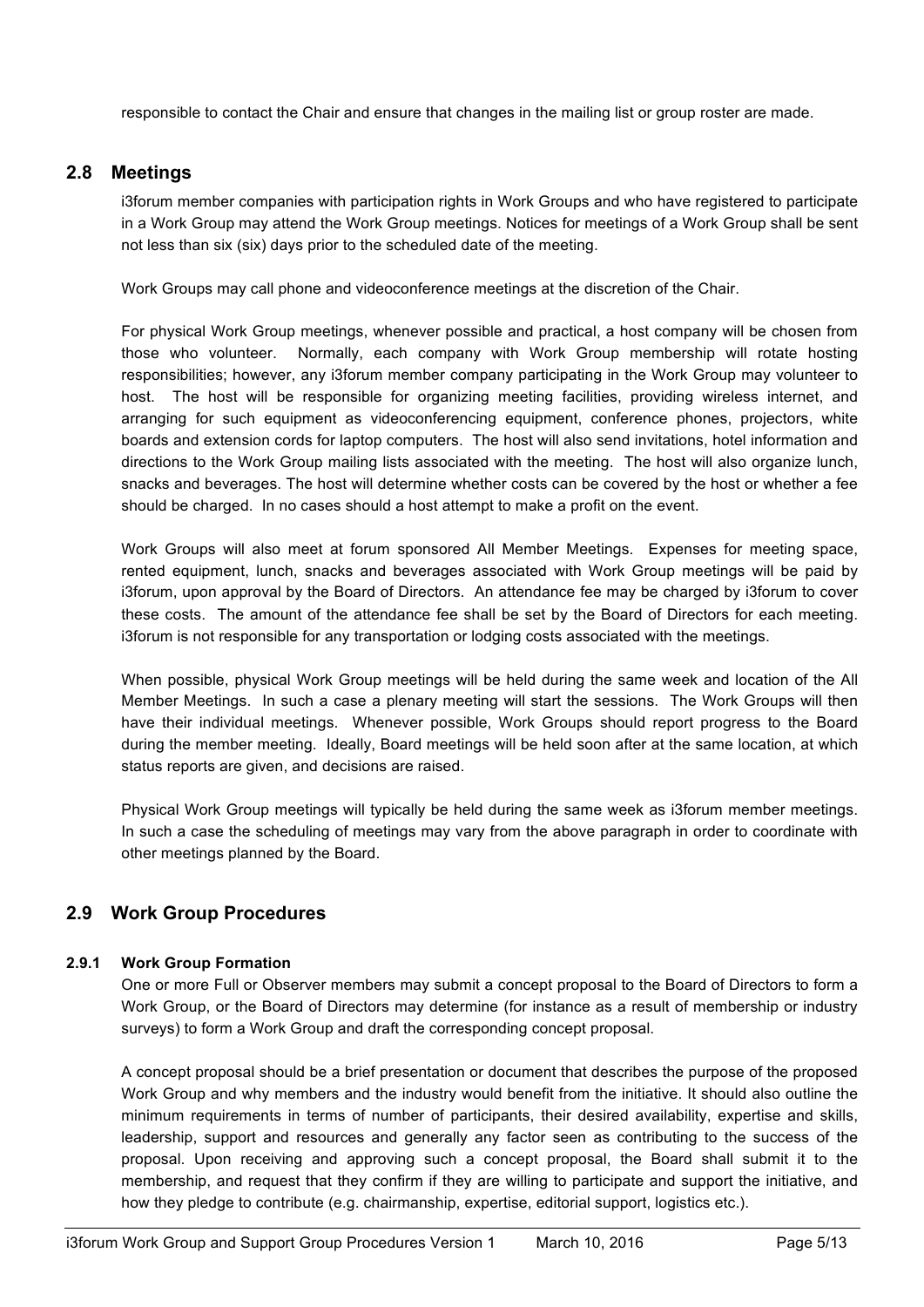Based on the responses and the minimum requirements set out in the proposal, the Board shall determine if the proposed initiative has gathered sufficient support from the membership and, consequently, whether or not to install a new Work Group and approve its initial membership.

The Board shall then request a detailed charter of the proposed Work Group ("Work Group Charter") for approval by the Board. If a draft Work Group Charter is not delivered within two (2) months after its installation, the proposed Work Group will be rejected.

The initial Work Group Charter shall include at a minimum the following information:

- o Proposed name of the Work Group
- o Detailed definition of the scope of the Work Group
- o Objective of the Work Group
- $\circ$  Intended Deliverables of the Work Group, and whether or not they are intended for public release
- o Timeframe for the Deliverables
- o Initial participants
- o Proposed initial Chair, Vice Chair, and Secretary
- o Method of working, meetings (i.e., virtual, face-to-face, or both)
- o Any specific rules regarding participation in the WG, organization, confidentiality, logistics etc…
- o Any other relevant aspect.

Upon receipt of the draft Work Group Charter, the Board of Directors shall, within thirty (30) days, approve, modify, or reject the Work Group Charter.

All members that join or make a Contribution to a Work Group shall be bound by the i3forum IPR Policy.

#### **2.9.2 Work Group Process**

The Board of Directors shall supervise the ongoing work of the Work Groups.

The Work Groups shall receive contributions from Work Group members and distribute such contributions to other participating members of that Work Group for consideration. The Work Group will be responsible for implementing a process to create meeting minutes and any other contemporaneous written records to identify all Contributions, the contributor, and any disclosed Necessary Claims that relate to Contributions or Draft Specifications.

The Work Group Secretary shall share or post all contributions and Draft Deliverables to a location where they may be viewed by all Work Group participants.

When a Work Group agrees by consensus (or by simple majority vote of all Full Members of the Work Group) to advance a Draft Deliverable for review and approval by the Board of Directors, the Work Group Chair shall inform the Board and shall request a review of the Draft Deliverable created by the Work Group prior to approval as a Deliverable.

The Board of Directors will be responsible for maintaining and publishing a current list of all Work Groups, including the Chair, Work Group members and a detailed definition of the scope of the Work Group, and any Draft Deliverables.

#### **2.9.3 Member Review of Draft Specifications**

Upon receipt of a Draft Specification, the Board of Directors shall, within fourteen (14) days, make a preliminary assessment of the Draft Specification, including, but not limited to, whether the Draft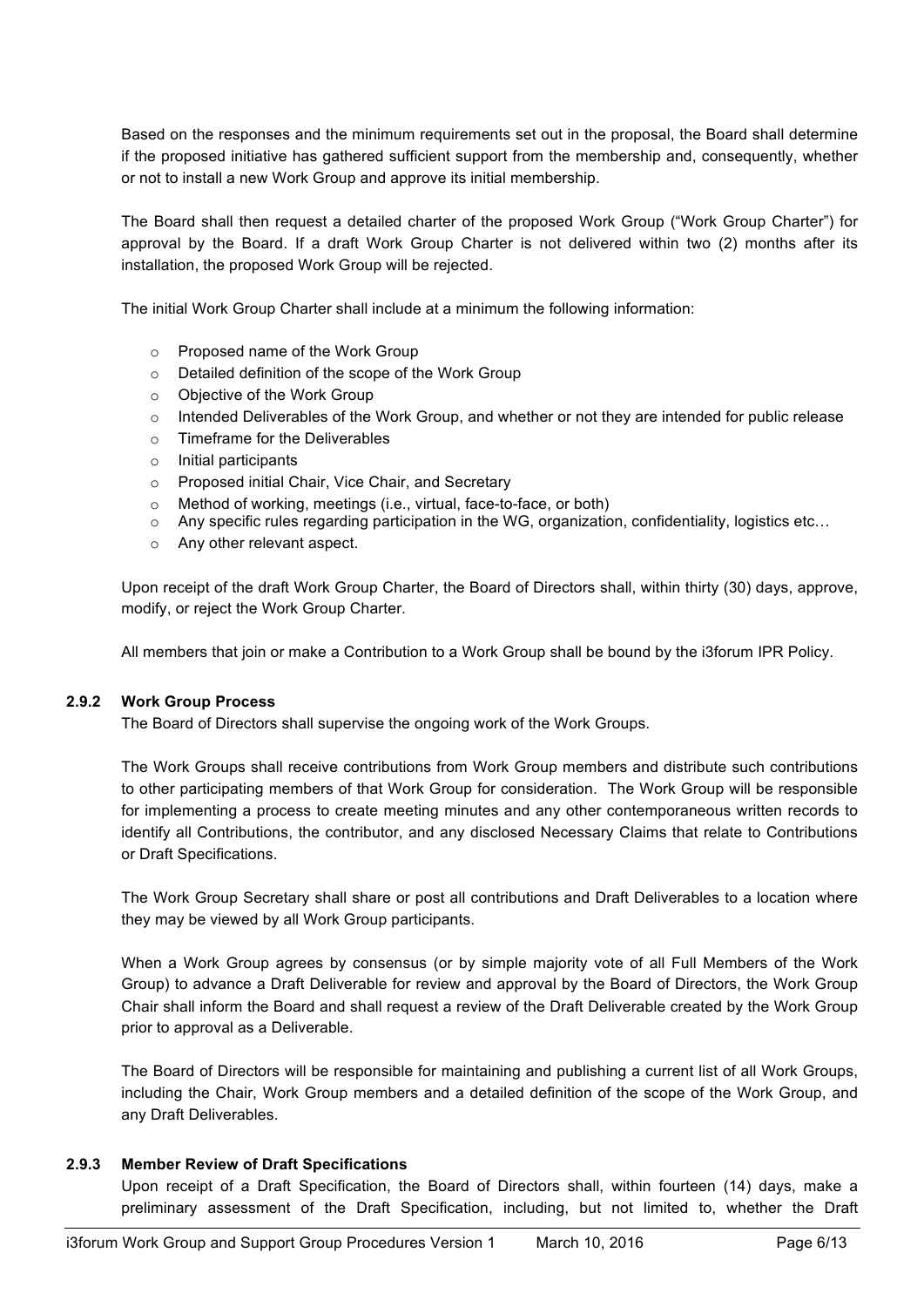Specification conforms to the approved scope of the Work Group.

Prior to approval by the Board of Directors, the Draft Specification shall be distributed to all Full and Observer Members for a review and comment period of not less than twenty-one (21) days.

The Full and Observer Members shall use commercially reasonable efforts to disclose, in writing to the Board of Directors, the existence of any claims of any of its patents or patent applications that may be Necessary Claims that are personally known to the representative acting on behalf of such Member with respect to the Organization. Such disclosure must occur within twenty-one (21) days of the distribution of the Draft Specification to the individual acting on behalf of the Member. The disclosure should also include information known to the representative of the Member including: patent owner; patent number and claims; publication number for published patent applications; and for non-published patent applications, the affected portions of the Draft Specification. With respect to unpublished patent applications, the individuals acting on behalf of Member shall be obligated to disclose the existence of the unpublished application and identify the area of the Draft Specification where the patent may apply, if issued. When such application is published, the individuals acting on behalf of Member shall update its disclosure with additional specific information concerning the potential Necessary Claim. Members (collectively or individually) or their representatives are not obligated to perform or conduct patent searches. Members may also disclose any other known intellectual property encumbrances and any related prior art information.

If comments and/or IP disclosures are received by the Board of Directors, these comments and disclosures shall be sent to the originating Work Group who will consolidate and consider the comments and disclosures received from all Members and will then prepare a final Draft Specification for submission to the Board of Directors. The Work Group shall review with the Board of Directors the comments and any proposed changes incorporated into the final Draft Specification resulting from Member comments or intellectual property disclosures and highlight any proposed changes made to address intellectual property disclosures.

The Board of Directors will review the final Draft Specification, along with any disclosed Necessary Claims, Member comments, and other information provided by the Members to determine whether there are any known or identified intellectual property claims that could impede adoption of the final Draft Specification. Should the final draft involve any intellectual property changes resulting from member review comments, the Work Group Chair will highlight those changes and ask member companies to reassess the changes per the requirements of section 2.9.3 hereof and Section 5.1(b) of the IPR Policy and distribute the final Draft Specification for incremental review. Such disclosure must occur within twenty days (20) days of the distribution of the final Draft Specification for this incremental review of the final Draft Specification by the individual acting on behalf of the Member. If there are no content changes involving patents or after all disclosure reviews are complete, then the Work Group Chair may proceed to request Board of Director approval.

#### **2.9.4 Board Approval of Draft Specification**

The final Draft Specification and any identified Necessary Claims and other disclosed information shall be submitted to the Board for approval. The Board shall consider the quality of the Draft Specification and its conformance with the stated purpose of the Corporation and approved technical scope of the Work Group. The Board, when considering approval of a Draft Specification that is subject to a Necessary Claim, may consider all disclosed information regarding the Necessary Claims, and the importance of the function in the Draft Specification subject to the Necessary Claims.

Upon approval of a Draft Specification by the Board, the Work Group will create the Specification, which will be disseminated to the Members. When the Specification is subject to a disclosure of a Necessary Claim, the Work Group shall place a notation on the Specification or related documentation, indicating the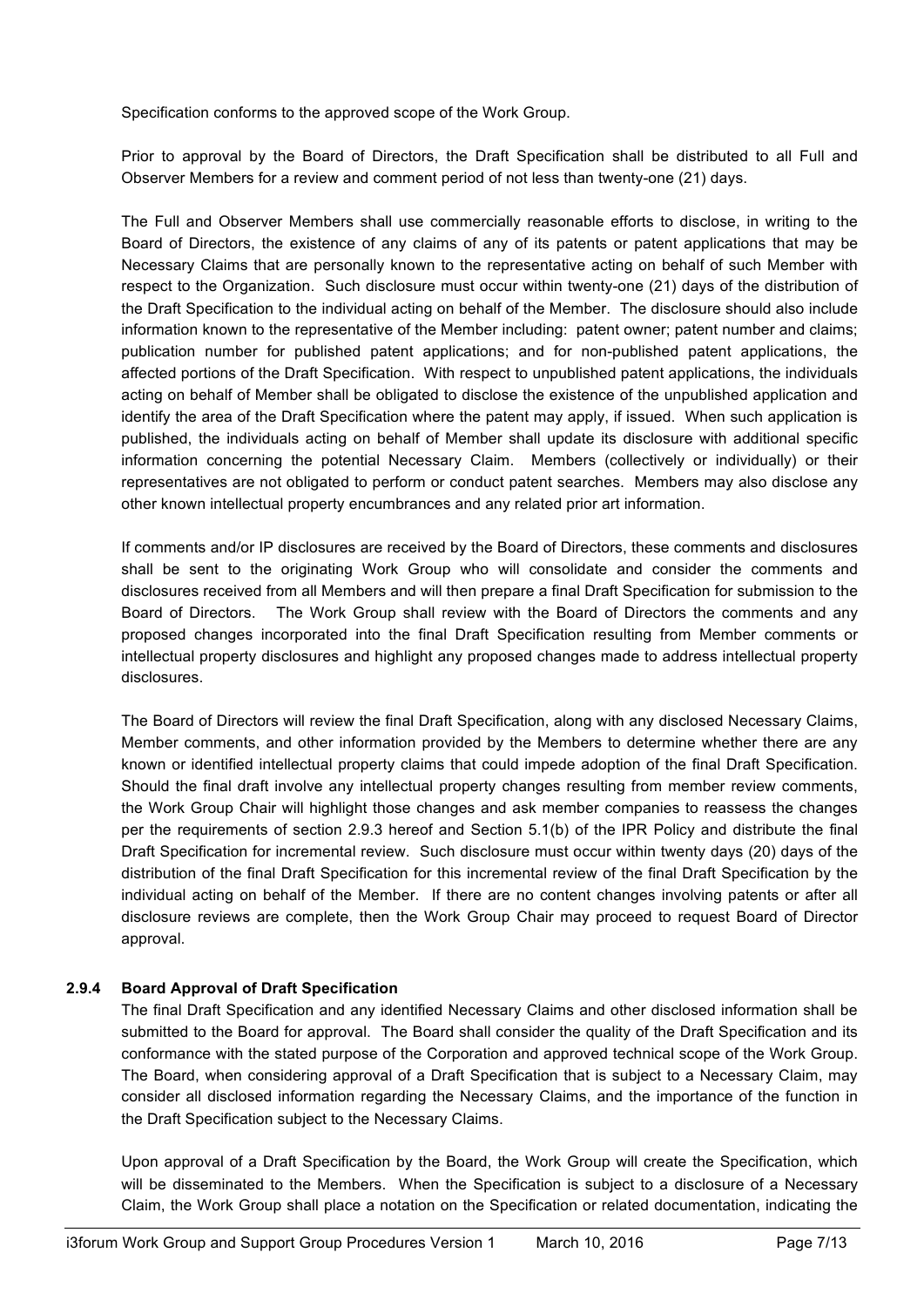existence of a disclosure of a Necessary Claim. This notation will include the patent number, if available, the publication number for patent applications that have been published, and the owner of the Necessary Claims.

The Board will be responsible for implementing a process to record all Specifications, any notations indicating the existence of a disclosure concerning Necessary Claim, and the members of the relevant Work Group.

#### **2.9.5 Board Approval of Draft Deliverables other than Draft Specifications**

If a Work Group Chair has notified the Board of Directors that the Work Group has agreed that a Draft Deliverable other than a Draft Specification is ready for Board review and approval, then the Board of Directors shall act on the request within thirty (30) days of the notification. The Board shall consider the quality of the Draft Deliverable and its conformance with the stated purpose of the Corporation and approved technical scope of the Work Group.

Upon approval of a Draft Deliverable by the Board, the Work Group shall put the Deliverable into its final form and publish the Deliverable according to the publishing plan approved by the Board of Directors.

The Board will be responsible for implementing a process to record all Deliverables and the members of the relevant Work Group.

#### **2.9.6 Work Group – Scope Modification or Renewal**

Work Group Charter shall be reviewed, updated and approved by the Board at least once a year, At any point in time a Work Group may submit a request to Board of Directors to modify the existing scope of work of the Work Group or to renew the Work Group based on an updated scope of work. The request will set forth a detailed definition of the proposed modification of the scope of the current Work Group Draft Deliverables or a detailed definition of the proposed updated scope of the Work Group, including any proposed additional Work Group Draft Deliverables. Requests to renew a Work Group also will include the proposed updated schedule, chairperson, and anticipated outputs of the Work Group.

The Board of Directors shall within thirty (30) days from receipt of the request approve, modify or reject the request.

Upon approval of the request by the Board, the Work Group Chair shall notify all i3forum members of the modified scope of the Work Group, or the renewal of the Work Group and a description of the updated scope of work, and invite participation of qualifying members.

#### **2.9.7 Dissolving an Existing Work Group**

A Work Group may be dissolved, based on the following criteria:

- The Work Group has completed its assigned goals, and no new goals are to be assigned, or
- After numerous requests, it still does not have enough support to complete its goals, as judged by the Work Group Chair and the Board of Directors,
- Due to changes in the current situation, its goals are no longer valid, as judged by the Board of Directors, or
- At the discretion of the Board of Directors.

If at any time the Chair of a Work Group feels that a Work Group should be dissolved, based on the above criteria, that Work Group Chair may present their request to the Chairman of the Board of Directors. The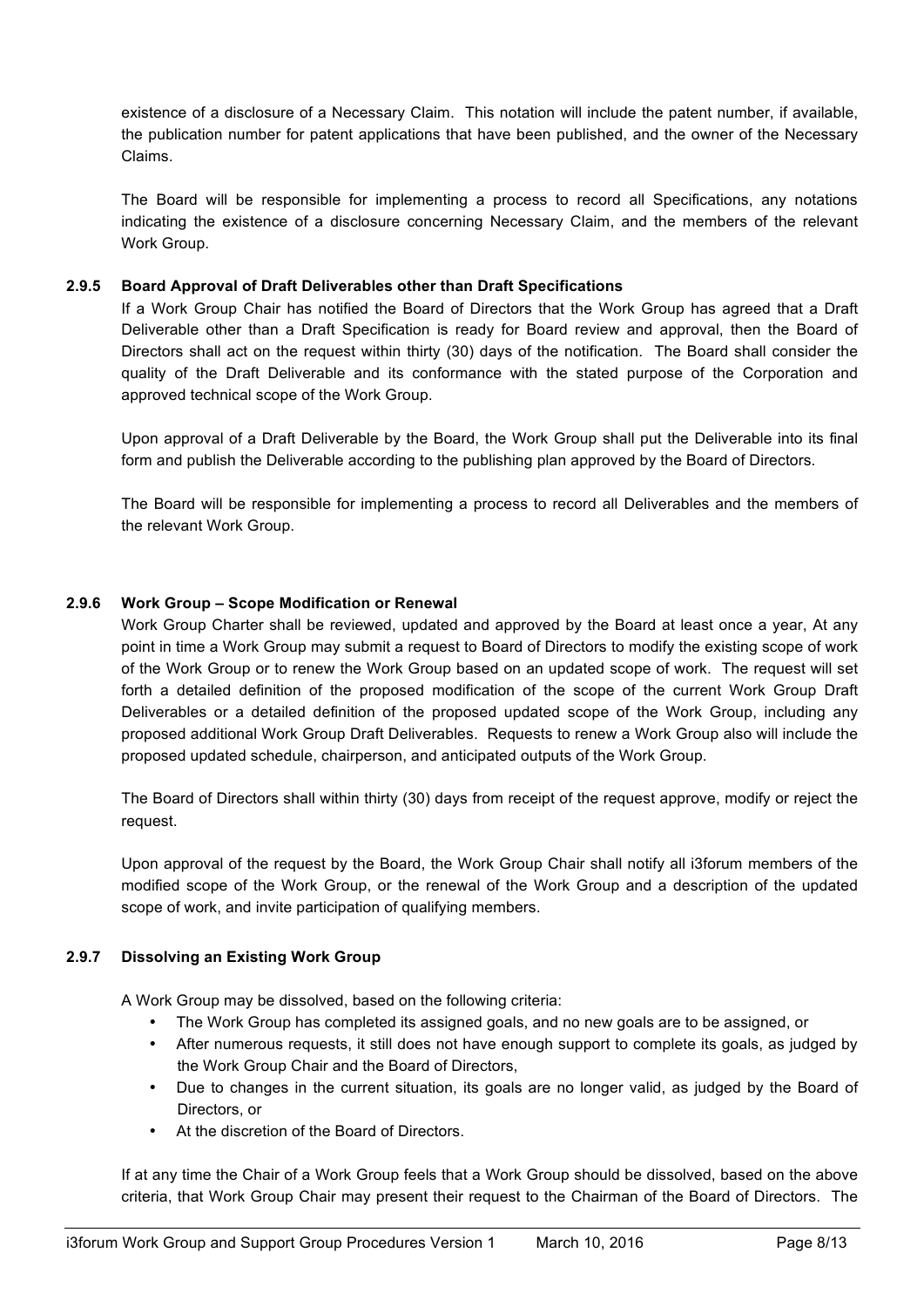Board of Directors will then take a vote to dissolve the Work Group in question. If approved, the Chairman of the Board of Directors will notify the Work Group Chair, who will notify all members of the decision to dissolve.

## **3 i3forum Support Groups**

## **3.1 Scope**

Support Groups are responsible for a set of work defined by the Board of Directors that may be defined by their particular Support Group charter approved by the Board. The Support Group charters set and limit the scope of the Support Groups. Support Group charters should set an expectation of how long the Support Group lives (permanent or specific accomplishment) and whether it plans to spawn additional Support Groups or Work Groups in the future. Generally, Support Groups are launched to provide support to the Board of Directors or to one or more Work Groups.

Support Groups shall not produce Draft Specifications or make revisions to existing Specifications.

## **3.2 Responsibilities**

Each Support Group has the following responsibilities:

- It may create an initial Support Group Charter, secure its approval by the Board, and keep it updated at least on a yearly basis
- It responds to requests from the Board of Directors
- It makes requests to the Board of Directors, for instance
	- o Raising important decisions (e.g. release of a new Deliverable)
	- o Requesting a change of scope for the Support Group
	- o Requesting a change in schedule or deliverables from the Support Group
	- o Raising major risks and other issues.
- It makes regular status reports to the Board of Directors
- It delivers its accepted meeting minutes to the membership
- It is also responsible for defining, scheduling and completing deliverables necessary to accomplish its charter.

In general, the Board of Directors will define scope and schedule its Deliverables. Within its assigned charter, a Support Group has the freedom to launch projects or short-term teams to tackle specific issues and to explore a particular need. These projects or teams are expected to be short-term in nature, with specific milestones and deliverables. The outcome of a project or team is for discussion and approval within the Support Group. Generally, rules that apply to the Support Group for participation, decision making, and so forth also apply also within the project or team.

In all their undertakings, and as much as possible and relevant, all Support Groups shall ensure vendor & carrier neutrality. Specific vendor or carrier solution/service shall not be promoted or given unfair advantages. The Chairperson has a specific role to play in ensuring this.

In order to keep the membership (and the general public as deemed relevant by the Board) informed of Support Groups' activity, progress, topics being discussed etc…, the Chairperson of each Support Group (or any other participant duly mandated by the Work Group shall proactively provide such information on a regular, and shall respond to requests for such information made by the Board (or any duly mandated person)

#### **3.3 Membership**

Unless otherwise specified by the Board of Directors, i3forum Members may join the Support Groups by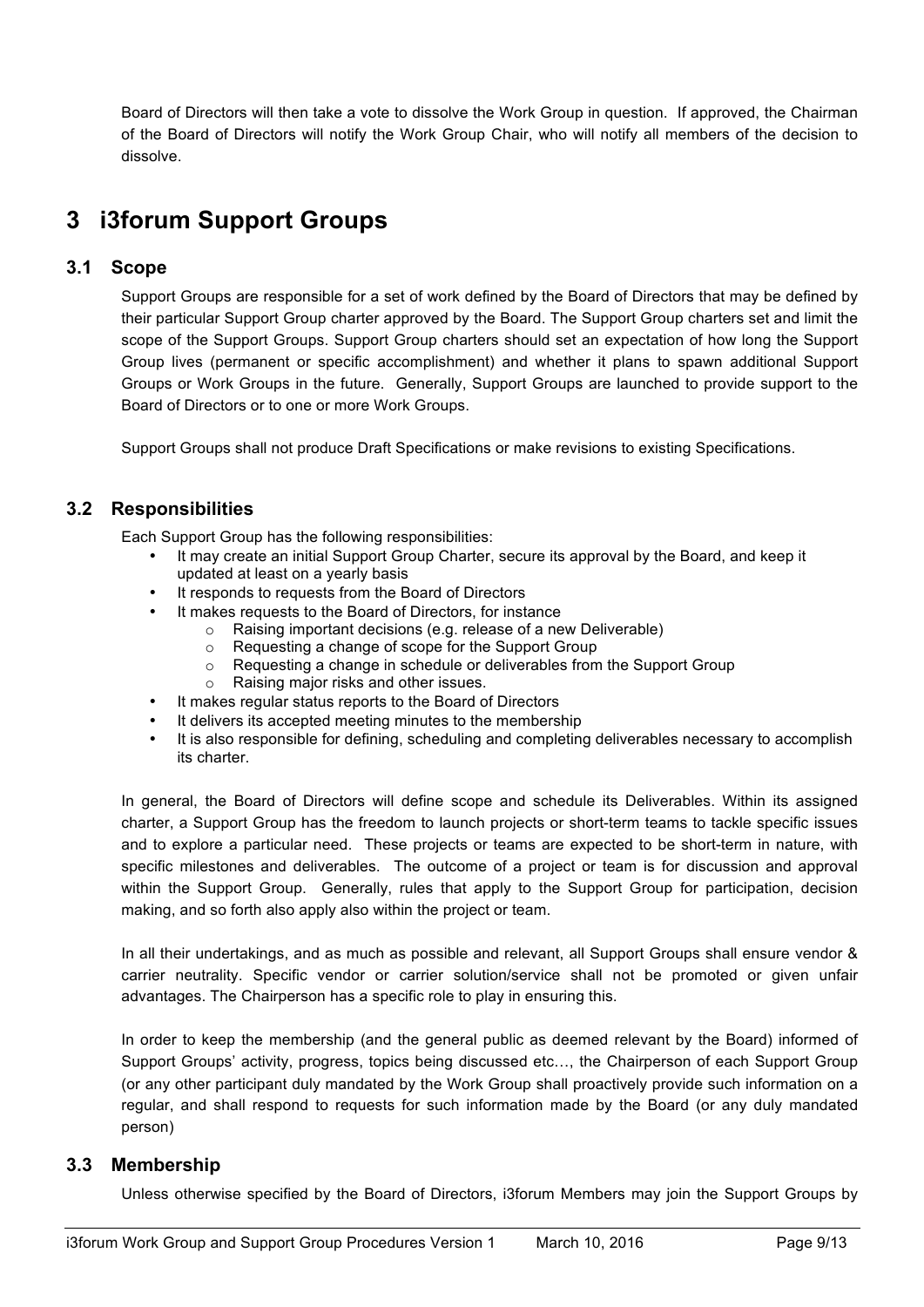registering with the Support Group Chair. The Board of Directors may also direct certain members to participate in a Support Group. Registered Members may attend the Support Group meetings, contribute to works in progress and subscribe to the Support Group mailing list. Only Full Members may vote on Support Group decisions. In keeping with the spirit of openness and collaboration, voting will only be used to approve final deliverables or in situation where a consensus cannot be reached. If the member company lapses in its membership to the i3forum, then that company will be removed from the roster of all Support Groups for which it has registered.

## **3.4 Chair and Other Positions**

When a Support Group is formed, the Board of Directors shall appoint the Chair or Co-Chairs, optionally a Vice Chair, and, optionally, a Secretary. Each officer will hold a one year term. At the end of the first term, or when the Chair (or Co-Chair) resigns, the Full Members participating in the Support Group will vote to confirm the incumbent Chair (or Co-Chair or other officers) or elect a new Chair (or Co-Chair and other officers). The Board of Directors will confirm the Chair (or Co-Chair other officers) for the next term, or call for new elections. If no candidate can be elected by the Support Group or confirmed by the Board, the Board will appoint a Chair.

The Vice Chair is responsible for performing Chair duties in the absence of the Chair. The Secretary is responsible for recording the minutes of all meetings. It is acceptable for the Chair or Vice Chair to also act as the Secretary. Attendance at all meetings shall be kept in the minutes.

In order to allow the Support Groups to meet and work in parallel, it is preferred that no individual will chair more than one Support Group.

The i3forum may create a new role that must be provided by one or all Support Groups. At that time the Board of Directors will specify the process for filling that role.

## **3.5 Voting**

The Support Groups follow the same basic voting rules as defined for the Board in the i3forum Bylaws, Sections 4.10, 4.11 and 4.20. Full Members registered with a given Support Group may cast a single vote within the Support Group, regardless of the number of representatives of the Full Member participate in the Support Group.

A consensus model of decision making is preferred, and is the normal mode of operation of the Support Groups, though any decision cannot be reached, even by consensus, in the absence of a Quorum. Voting is used only when needed to break deadlocks or to approve draft deliverables for Board approval.

#### **3.6 Raising Decisions**

All major decisions, policy questions and issues that go beyond the scope of the Support Group will be raised to the Board of Directors.

#### **3.7 Mailing Lists**

Support Groups may do business on-line using their mailing lists and forum provided collaboration tools. Each Support Group will also have a mailing list. i3forum member companies with participation rights in respective Support Groups may join the Support Group mailing lists for those Support Groups in which it is registered.

In the case that company membership in a Support Group changes, the company representative is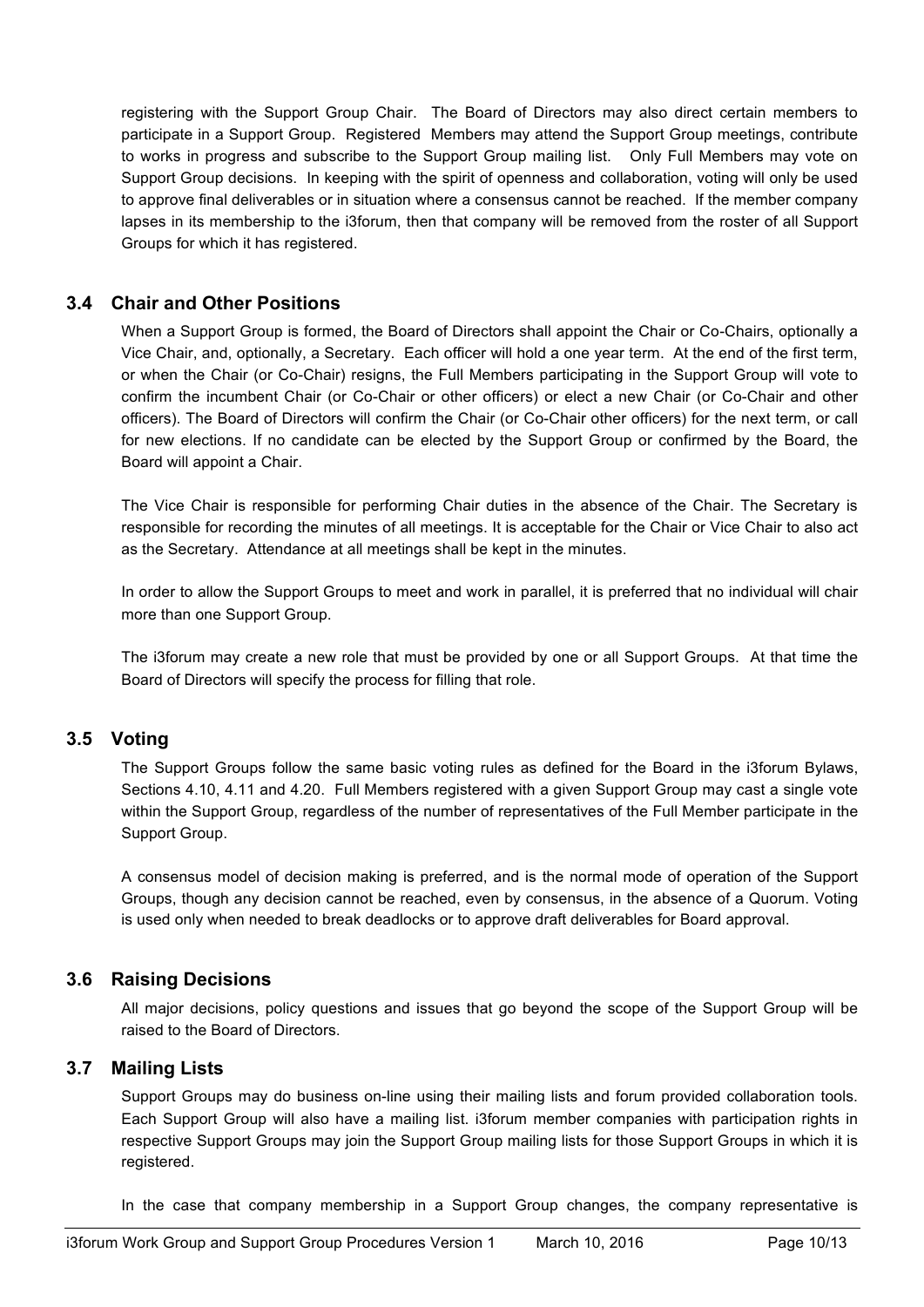responsible to contact the Chair and ensure that changes in the mailing list or group roster are made.

### **3.8 Meetings**

i3forum member companies with participation rights in Support Groups and who have registered to participate in a Support Group may attend the Support Group meetings. Notices for meetings of a Support Group shall be sent not less than six (six) days prior to the scheduled date of the meeting.

Work Groups may call phone and videoconference meetings at the discretion of the Chair.

For physical Support Group meetings, whenever possible and practical, a host company will be chosen from those who volunteer. Normally, each company with Support Group membership will rotate hosting responsibilities; however, any i3forum member company participating in the Work Group may volunteer to host. The host will be responsible for organizing meeting facilities, providing wireless internet, and arranging for such equipment as videoconferencing equipment, conference phones, projectors, white boards and extension cords for laptop computers. The host will also send invitations, hotel information and directions to the Support Group mailing lists associated with the meeting. The host will also organize lunch, snacks and beverages. The host will determine whether costs can be covered by the host or whether a fee should be charged. In no cases should a host attempt to make a profit on the event.

Support Groups may also meet at forum sponsored All Member Meetings. Expenses for meeting space, rented equipment, lunch, snacks and beverages associated with Support Group meetings will be paid by i3forum, upon approval by the Board of Directors. An attendance fee may be charged by i3forum to cover these costs. The amount of the attendance fee shall be set by the Board of Directors for each meeting. i3forum is not responsible for any transportation or lodging costs associated with the meetings.

When possible, physical Support Group meetings will be held during the same week and location of the All Member Meetings. In such a case a plenary meeting will start the sessions. The Support Groups will then have their individual meetings. Whenever possible, Support Groups should report progress to the Board during the member meeting. Ideally, Board meetings will be held soon after at the same location, at which status reports are given, and decisions are raised.

Physical Support Group meetings will typically be held during the same week as i3forum member meetings. In such a case the scheduling of meetings may vary from the above paragraph in order to coordinate with other meetings planned by the Board.

## **3.9 Support Group Procedures**

#### **3.9.1 Support Group Formation**

The Board of Directors may decide to form a new Support Group based on a charter defining the intended scope of work, intended output, and intended duration of the Support Group.

Alternatively, one or more Full or Observer members may bring a concept proposal of a proposed Support Group and why members and the industry would benefit from the initiative. The concept proposal shall contain similar information as is defined in Section 2.9.1. The Board of Directors shall consider the concept proposal and either request a formal Support Group Charter; immediately approve the Support Group, appoint its leadership, and make the membership aware of the new Support group; or deny the proposal for the Support Group.

Upon receipt of the draft Support Group Charter, the Board of Directors shall, within thirty (30) days,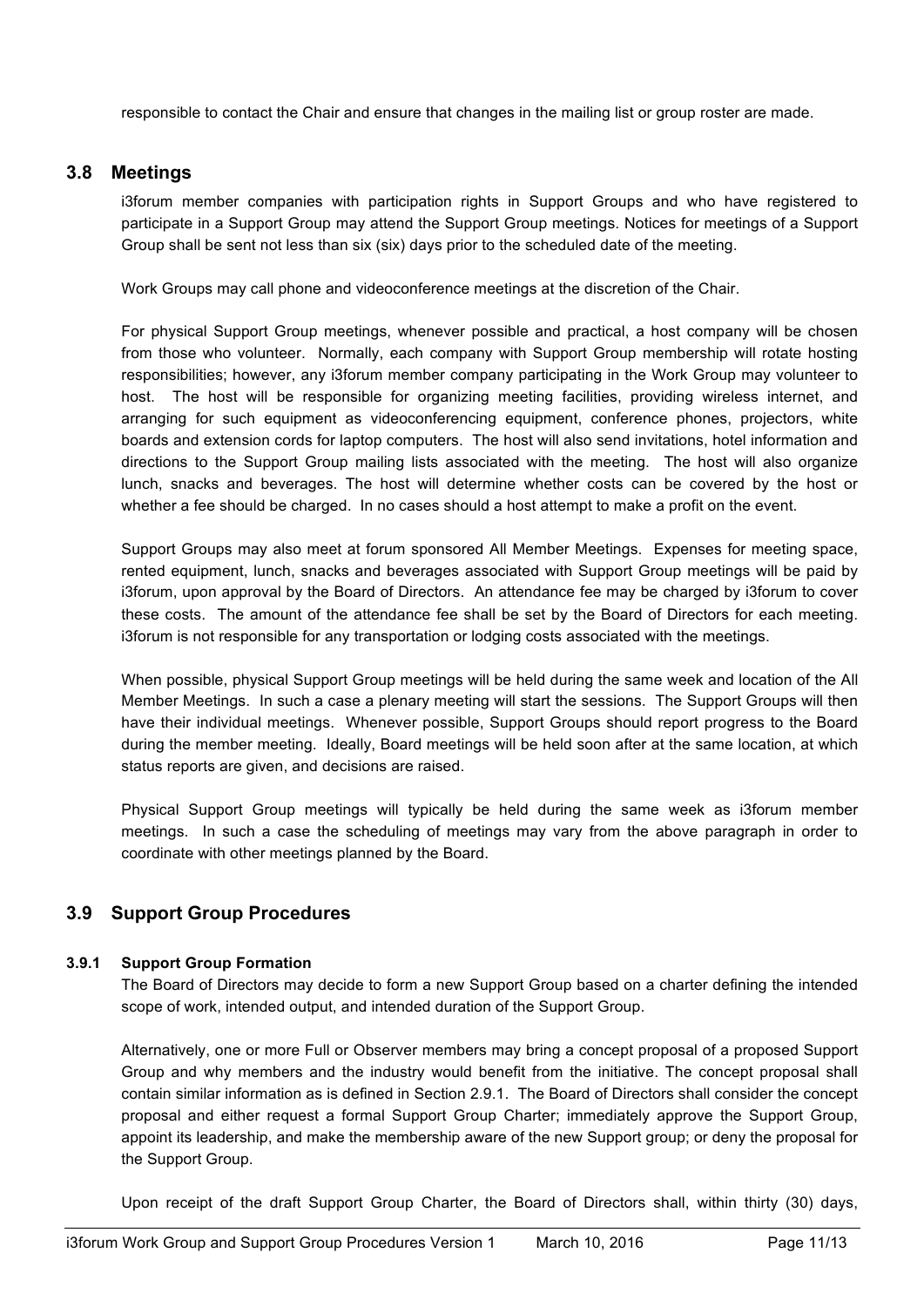approve, modify, or reject the draft Support Group Charter. Upon approval by the Board, the Board shall appoint a Support Group Chair who will invite qualifying members to participate.

If the Board requests a detailed charter of the proposed Support Group ("Support Group Charter") it shall contain information similar to that required for a Work Group as defined in Section 2.9.1 If a draft Work Group Charter is not delivered within two (2) months after its request, the proposed Support Group will be rejected.

Upon receipt of the draft Support Group Charter, the Board of Directors shall, within thirty (30) days, approve, modify, or reject the Support Group Charter.

#### **3.9.2 Support Group Process**

The Board of Directors shall supervise the ongoing work of the Support Groups.

The Support Groups shall receive contributions from Support Group members and distribute such contributions to other participating members of that Support Group for consideration. The Support Group will be responsible for implementing a process to create meeting minutes..

The Support Group Chair, or an appointed Secretary, shall share or post all Contributions and Draft Deliverables to a location where they may be viewed by all Support Group participants.

When a Support Group agrees by consensus (or by simple majority vote of all members of the Support Group) to advance a Draft Deliverable for review and approval by the Board of Directors, the Support Group Chair shall inform the Board and shall request a review of the Draft Deliverable created by the Support Group prior to approval as a Deliverable.

The Board of Directors will be responsible for maintaining and publishing a current list of all Support Groups, including the Chair, Support Group members and a detailed definition of the scope of the Support Group, and any Draft Deliverables.

#### **3.9.3 Board Approval of Draft Deliverables**

If a Support Group Chair has notified the Board of Directors that the Support Group has agreed that a Draft Deliverable is ready for Board review and approval, then the Board of Directors shall act on the request within thirty (30) days of the notification. The Board shall consider the quality of the Draft Deliverable and its conformance with the stated purpose of the Corporation and approved scope of the Support Group. Upon approval of a Draft Deliverable by the Board, the Support Group shall put the Deliverable into its final form and may publish the Deliverable according to the publishing plan approved by the Board of Directors.

The Board will be responsible for implementing a process to record all Deliverables and the members of the relevant Support Group.

#### **3.9.4 Support Group – Scope Modification or Renewal**

A Support Group Charter shall be reviewed, updated and approved by the Board at least once a year. At any point in time a Support Group may submit a request to Board of Directors to modify the existing scope of work of the Support Group or to renew the Support Group based on an updated scope of work. The request will set forth a detailed definition of the proposed modification of the scope of the current Support Group Draft Deliverables or a detailed definition of the proposed updated scope of the Support Group,